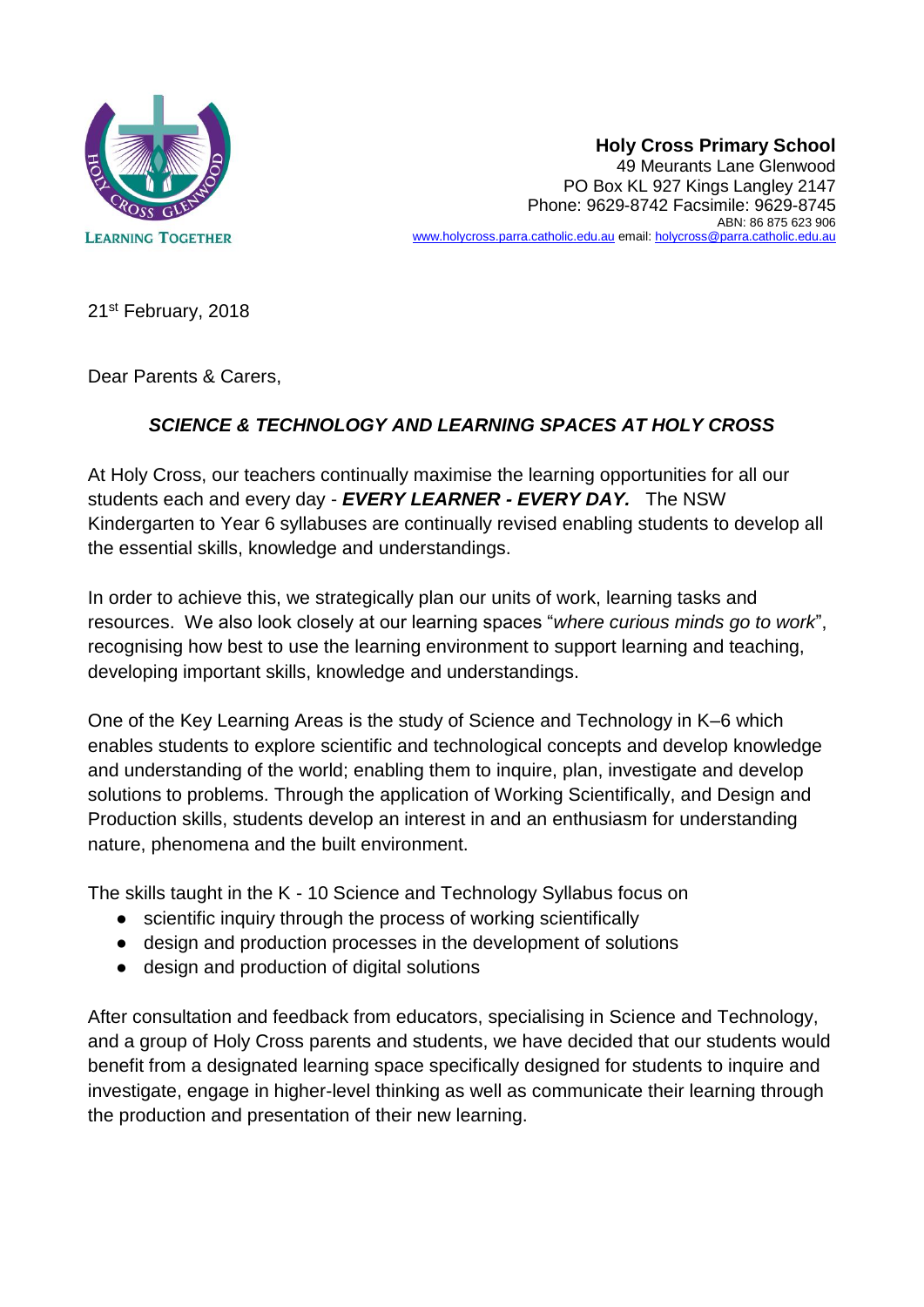## **Inquiry, Investigation & Discovery Spaces**

Therefore, we have decided to transform spaces in our current library building into an Inquiry Hub for our students to easily access.

This new transformed space, where curious minds go to work, will include:

- Inquiry space a place for students to inquire, explore and investigate
- Makerspace a place for students to locate the necessary resources
- Presentation area a place for students to present their projects

We will also relocate our current Year 5 students into this space, which will continue to maximise the learning of all of our students.

Throughout the year we will also create a K - 2 Discovery Space in the K - 2 learning spaces for the students to access both indoors and outdoors. This will be a shared space for all students in K - 2. We are able to achieve this without relocating any classes and all students will remain in their current learning spaces. Therefore there will be NO interruptions to the students.

## **Q & A**

#### **When will the Year 5 students move?**

The new science inquiry hub will be transformed throughout this term, while the Year 5 students remain in their current learning space without any interruptions.

*During the last week of Term 1* - All year 5 resources will be moved into the new space which will be set up ready for them to use.

*Term 2 - Week 1* - Year 5 students in new learning space

#### **What will happen with our library collection?**

The library collection will be relocated to the current Year 5 learning space and transformed into a space where students can read and borrow books, research as well as showcase their creativity and projects in a gallery.

#### **What will happen to the library collection?**

Initially some of the Junior Fiction Books will be relocated into the K - 2 learning spaces so that the students can access these until the library is set up for borrowing. We are extremely fortunate that our students can access the e-library to borrow and read books.

#### **How can parents help?**

We will need to pack up all our current library book collection so that removalist can move it to the new space.

If you have any spare boxes at home that we can pack library books - we would love to use them. Please leave them in the library at any time.